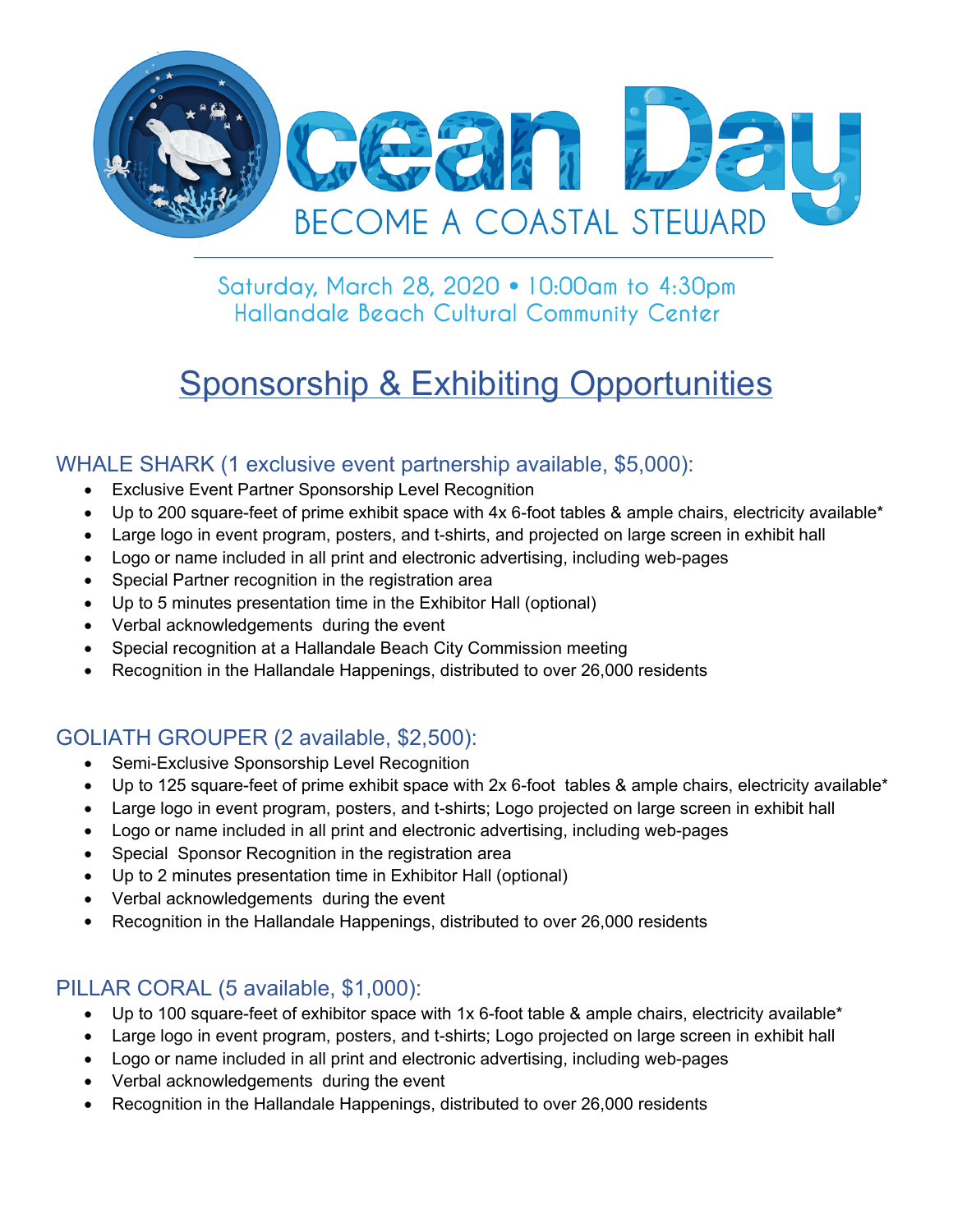#### ANGEL FISH (10 available, \$500):

- $\bullet$  Up to 64 square-feet of exhibitor space, including 1x 6-foot table and 2 chairs, possible electricity\*
- Logo in event program, posters, and name on t-shirts; Logo projected on large screen in exhibit hall
- Logo or name included in select print and electronic advertising, including web-pages
- Recognition in the Hallandale Happenings, distributed to over 26,000 residents

#### SEA STAR (Unlimited, \$250)

- Logo or name included in select print and electronic assets including program and web-pages
- Name projected on large screen in exhibit hall
- First consideration for possible indoor or outdoor exhibit space, upon request (no guarantee)
- Recognition in the Hallandale Happenings, distributed to over 26,000 residents

#### SEA STAR for 501c3 Non-Profits & Government Agency (\$150)\*\*

- At least 64 square-feet of exhibitor space including 1x 6-foot table & 2 chairs, potential for electricity\*
- First consideration for additional exhibit space and extra table/chairs
- Logo or name included in select print and electronic assets including program and web-pages
- Name projected on large screen in exhibit hall
- Opportunity to be considered as a panelist in the speaker room
- Recognition in the Hallandale Happenings, distributed to over 26,000 residents

#### Complimentary Exhibit Space for Nonprofits, Gov Agencies, & Special Guests *First come/served based on available space\*\**

- Approx. 64 square-feet of Exhibit Space including 1x 6-foot table & 2 chairs, possible electricity\*
- Consideration for additional exhibit space
- Opportunity to be considered as a panelist in the speaker room

#### In-Kind Goods & Services and Media Partnering:

Please contact us to discuss our needs and your ideas!

## **Have questions or want to learn more over email or phone?**

For sponsorship and/or exhibiting queries direct with the City of Hallandale Beach, please contact: Alyssa Jones Wood (Green Initiatives Coordinator) E: ajoneswood(at)cohb.org T: 954-457-1617

For sponsorship and/or exhibiting queries direct with 501c3 non-profit Friends of Our Florida Reefs, please contact: Scott Sheckman (President) E: scott(at)floridareef.org T: 310-741-7617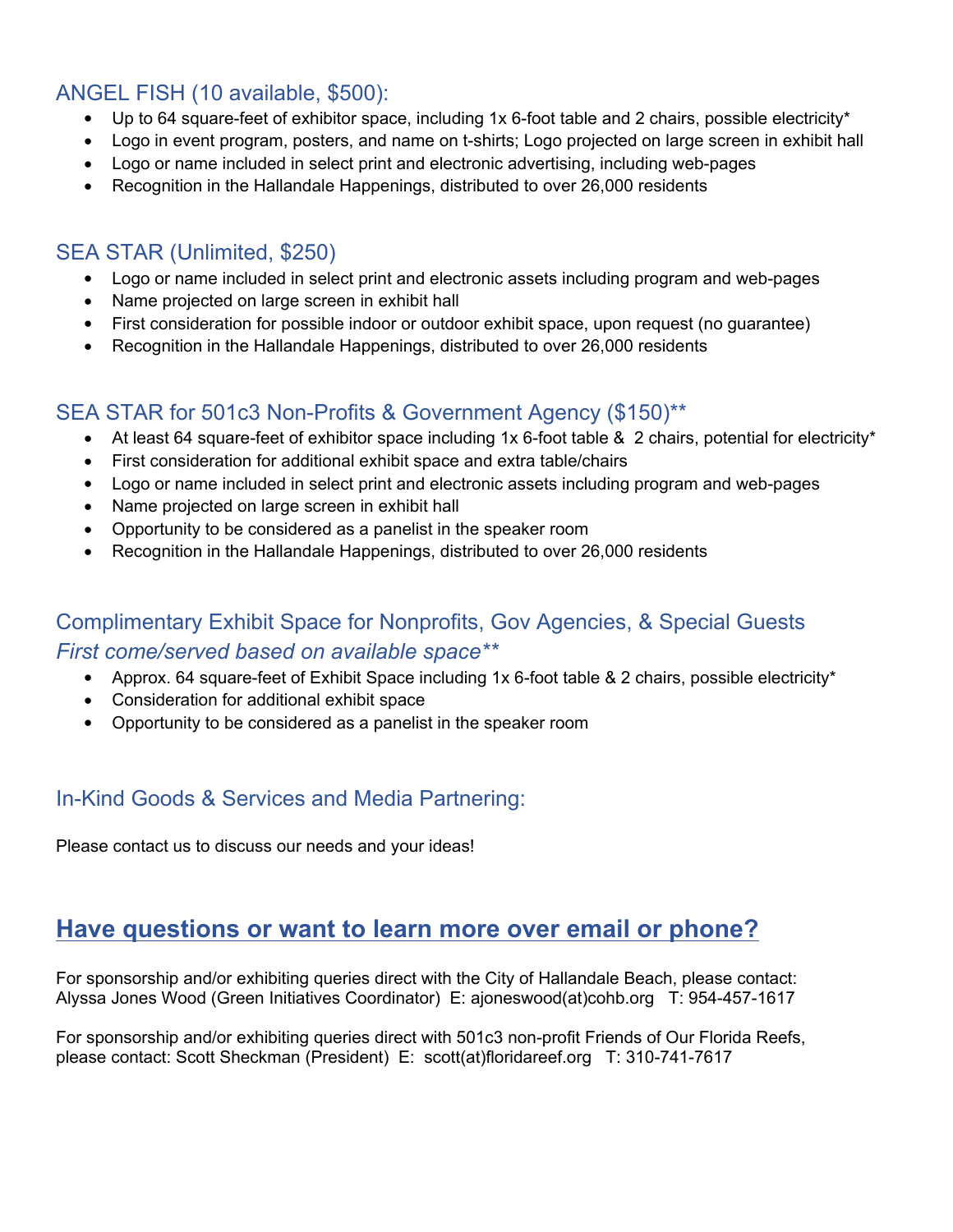# **Important Notes:**

*\*If your business/organization would like to sponsor Ocean Day 2020, but does not desire the allotted indoor exhibit space (some or all space), you may sponsor an exhibit space for a selected or suggested non-profit while still receiving the marketing and other benefits listed. Electrical hook-ups are limited and first preference provided to top sponsors and non-profit organizations, please ask in advance if you need electricity for your exhibits and we will do our best to accommodate.*

*\*\*Unless already on file from previous events in Hallandale Beach, taking advantage of the Not-for-Profit sponsorship or free exhibit space level may require proof of 501c3 status or nonprofit articles incorporation in Florida if awaiting IRS determination. Government agencies may need to provide documentation.*

**The producers of Ocean Day reserve the right to restrict exhibitor space at the event to companies and organizations that are in-line with the theme, goals, and objectives of Ocean Day, with first preference to nonprofit organizations, government agencies and special guests that are working diligently to help conserve and protect our oceans, reefs and local waters for current and future generations of people and wildlife alike. This OCEAN DAY 2020 Sponsor/Exhibitor document is subject to change as the event develops.**

**Financial Note:** Sponsorship proceeds collected above and beyond the needs of making Ocean Day 2020 a success will be utilized for Hallandale Beach Green Initiatives programming and/or Friends of our Florida Reefs programs and activities, depending on which entity the sponsor is working with for payment. Thank you for your kind consideration.

# **Green Event Policy**

The City of Hallandale Beach has an existing Green Event Policy which restricts some items from being sold or given away at our events. We strive to have carbon-neutral and zero/minimal waste events. As such, the following items shall not be distributed by any vendor/sponsor at the event:

- Styrofoam/Expanded Polystyrene
- Plastic straws
- Balloons
- Single-use plastics
- Bottled water
- Non-compostable food containers

We can offer guidance and help where needed to ensure you're able to meet these requirements.

## **Thank You!**